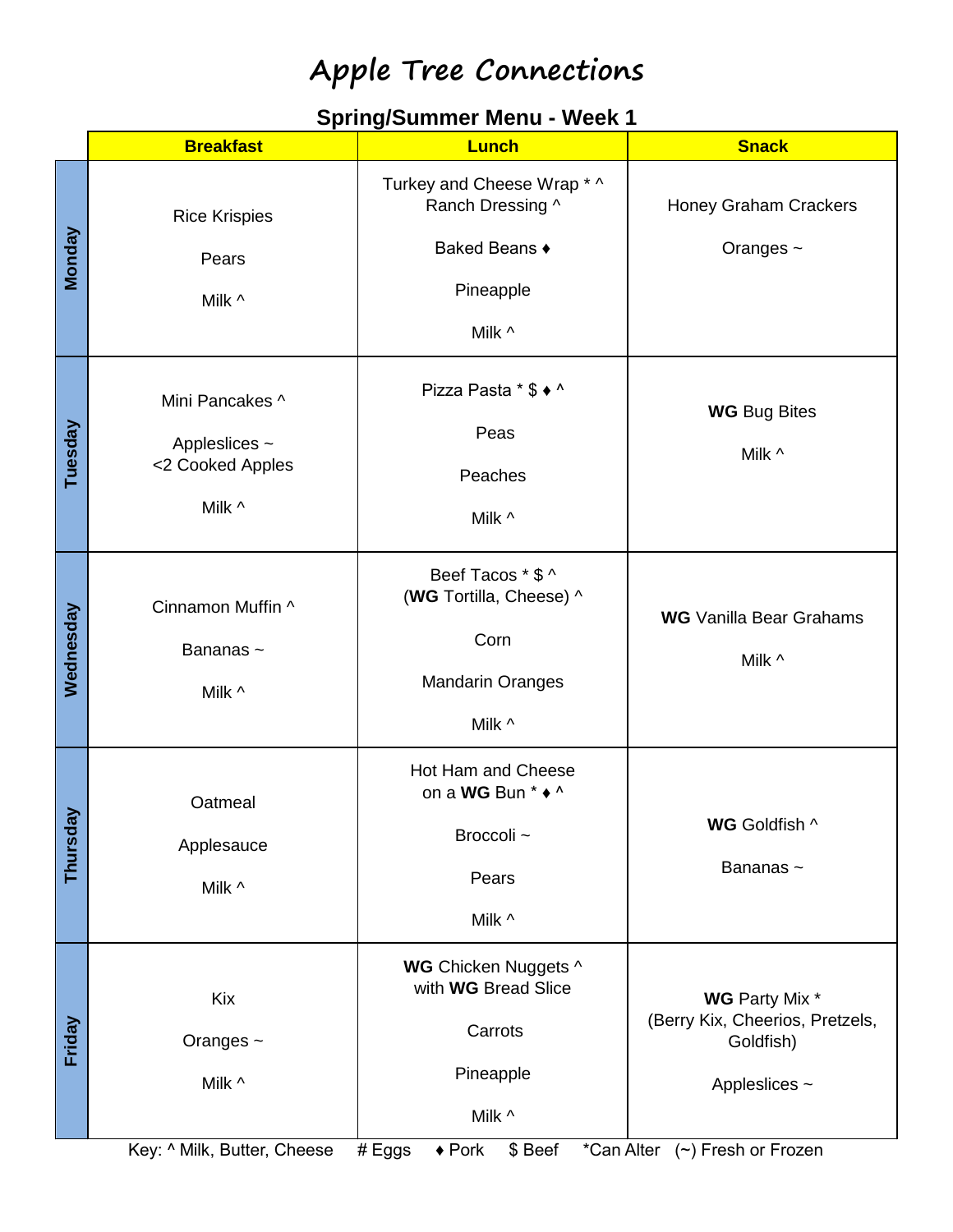### **Spring/Summer Menu - Week 2**

|              | <b>Breakfast</b>                                                  | <b>Lunch</b>                                                                                                     | <b>Snack</b>                                                      |
|--------------|-------------------------------------------------------------------|------------------------------------------------------------------------------------------------------------------|-------------------------------------------------------------------|
| Monday       | <b>WG</b> Cheerios<br>Apples $\sim$<br><2 Cooked Apples<br>Milk ^ | Vegetable Pasta Salad w/<br>Ham and Cheese * ◆ ^<br>Carrots<br>Pears<br>Milk ^                                   | <b>WG</b> Chocolate Bear Grahams<br>Milk ^                        |
| Tuesday      | French Toast ^#<br>Oranges $\sim$<br>Milk ^                       | WG Chicken Patty on a Bun ^<br>Mashed Potatoes ^<br>Pineapple<br>Milk ^                                          | Crackers<br>Cheese Slices ^                                       |
| Wednesday    | Corn Bread Muffins ^#<br>Bananas~<br>Milk ^                       | Cold Turkey on a WG Bun<br>Cauliflower<br>w/ Cheese Sauce * ^<br>Peaches<br>Milk ^                               | <b>Cinnamon Bear Grahams</b><br>Appleslices ~<br><2 Cooked apples |
| λã<br>Thursd | <b>Bagels</b><br>Cream cheese ^<br>Oranges ~<br>Milk ^            | Egg Patty / WG English Muffin<br>w/ Cheese * # ^<br><b>Green Beans</b><br>Pears<br>Milk ^                        | Yogurt ^<br>Bananas~                                              |
| Friday       | <b>Rice Krispies</b><br>Peaches<br>Milk ^                         | Goulash * \$ ^<br>(Hamburger, Noodles, Tomatoes,<br>Marinara, Beef Broth, Cheese)<br>Corn<br>Pineapple<br>Milk ^ | Pretzels<br>Milk ^                                                |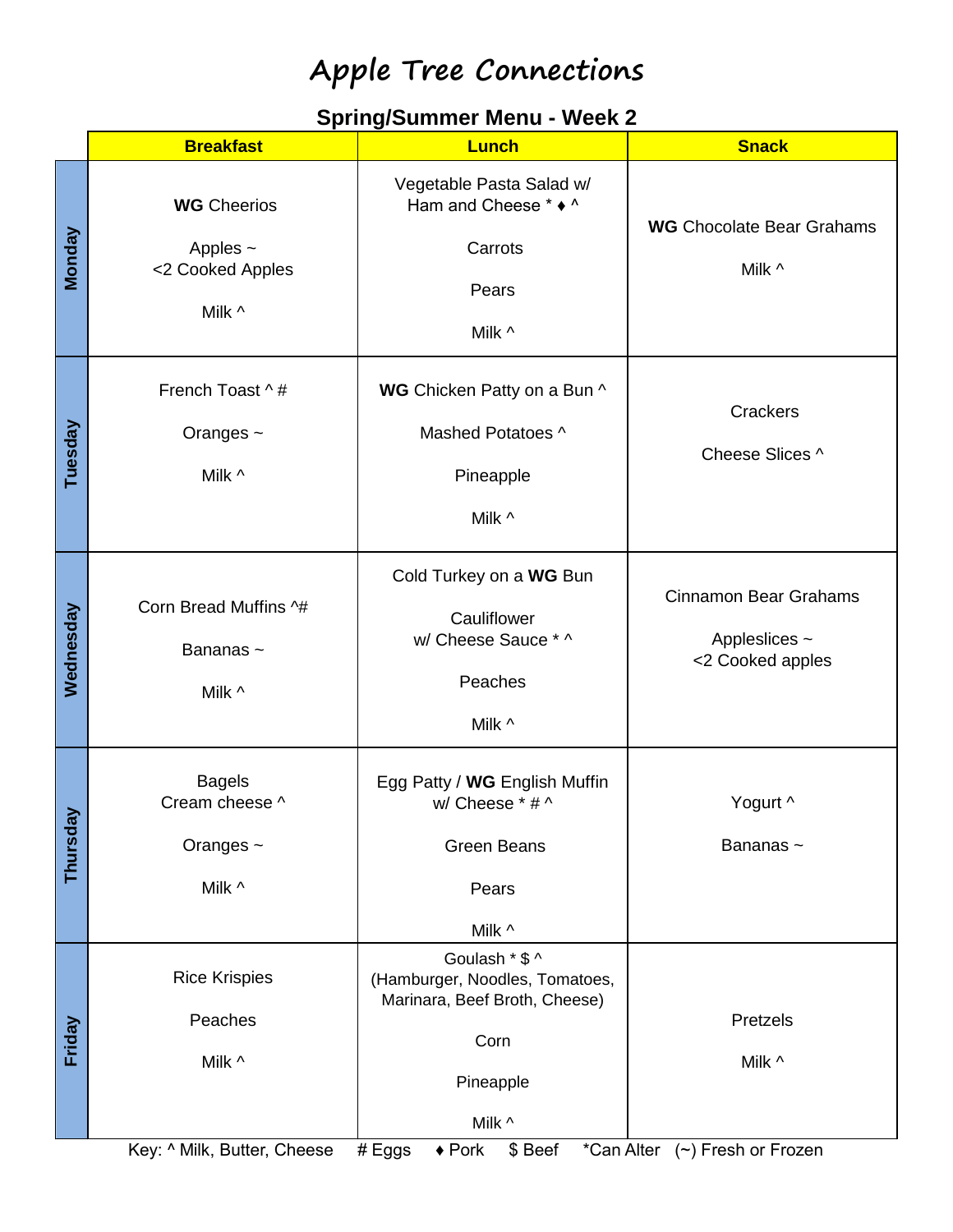#### **Spring/Summer Menu - Week 3**

|              | <b>Breakfast</b>                                            | <b>Lunch</b>                                                            | <b>Snack</b>                                                                    |
|--------------|-------------------------------------------------------------|-------------------------------------------------------------------------|---------------------------------------------------------------------------------|
| Monday       | Kix<br>Peaches<br>Milk ^                                    | WG Mac and Cheese * ^<br><b>Green Beans</b><br>Pineapple<br>Milk ^      | Crackers<br>Oranges ~                                                           |
| Tuesday      | Mini Pancakes ^<br>Applesauce<br>Milk ^                     | Chicken w/ Brown Rice * ^<br>Broccoli w Cheese * ^ ~<br>Pears<br>Milk ^ | Sliced Cheese ^<br><b>WG</b> Bread                                              |
| Wednesday    | Banana Muffins ^<br>Apple Slices ~<br>Milk ^                | Sloppy Joes w/ WG Bun \$<br>Corn<br><b>Mandarin Oranges</b><br>Milk ^   | <b>WG</b> Vanilla Bear Grahams<br>Milk ^                                        |
| λã<br>Thursd | <b>WG English Muffins</b><br>w/ jelly<br>Bananas~<br>Milk ^ | Ham and Cheese w/<br>WG Tortilla * ◆ ^<br>Carrots<br>Peaches<br>Milk ^  | <b>WG</b> Trail Mix *<br>(Berry Kix, Cheerios, Pretzels,<br>Goldfish)<br>Milk ^ |
| Friday       | <b>WG</b> Cheerios<br>Oranges ~<br>Milk ^                   | Salisbury Steak<br>Mashed Potatoes/Gravy<br>Pineapple<br>Milk ^         | WG Goldfish ^<br>Bananas~                                                       |